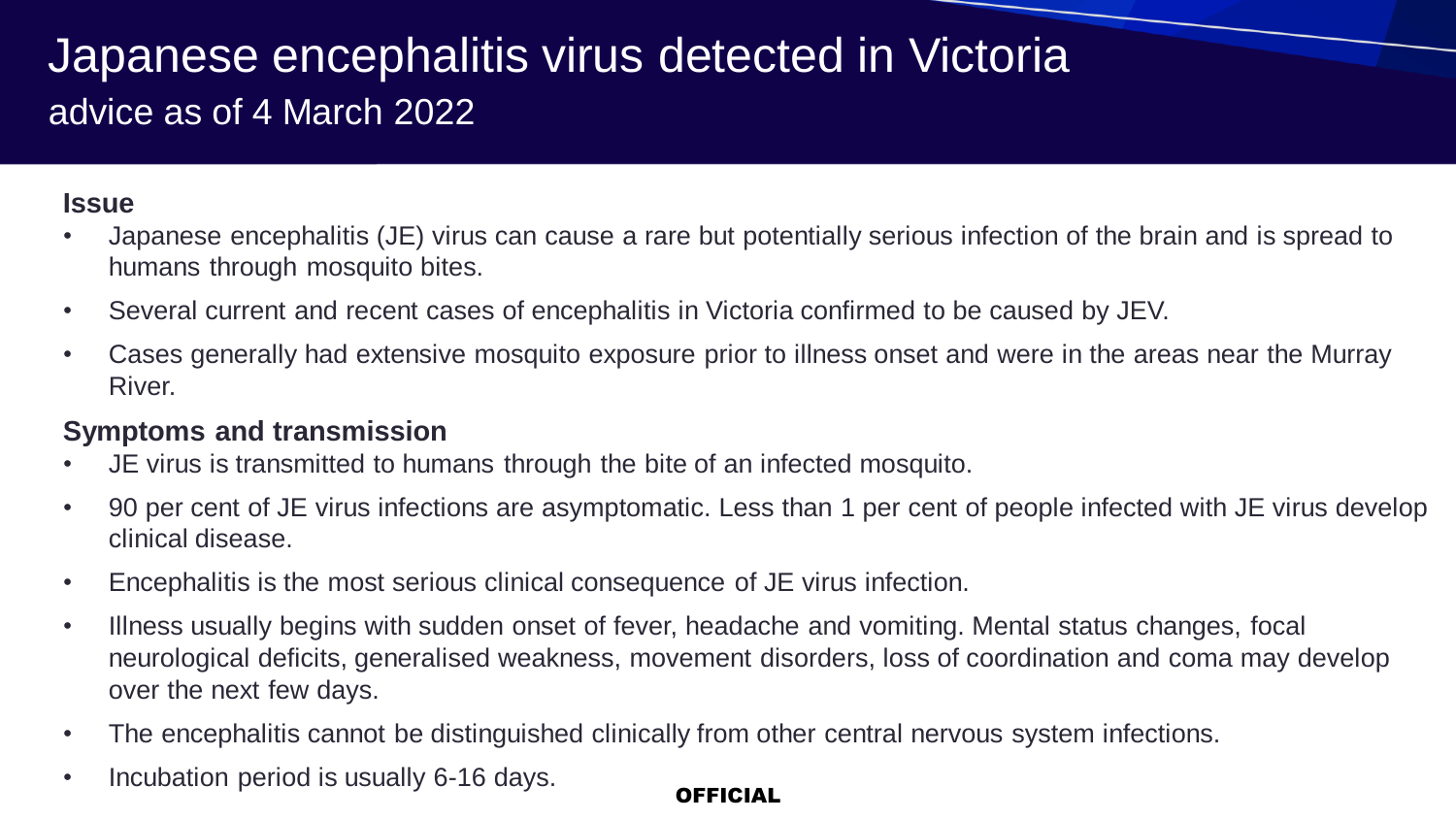# Recommendations for clinicians

- Consider the possibility of JE virus or other arboviruses in patients presenting with encephalitis or a compatible illness, in whom other causes of encephalitis, such as Herpes Simplex Virus (HSV), Varicella Zoster Virus (VZV) and enteroviruses, have been excluded.
- Particularly in those who have spent time within rural or regional Victoria or have had extensive mosquito exposure or contact with pigs within the few weeks prior to symptom onset.

**Recommended testing** for patients with encephalitis without another pathogen diagnosis, especially with compatible MRI or CT findings, in adults and children is as follows:

**Blood** (serum tube – 2 mL from children, 5-8 mL from adults)

- Acute and convalescent (3-4 weeks post onset) for flavivirus and JEV IgG, IgM and Total Ab
- Culture/PCR on acute whole blood EDTA sample

**CSF** (at least 1 mL)

- Flavivirus and JEV PCR and culture
- Flavivirus and JEV IgG, IgM and Total Ab

**Urine** (2-5 mL in sterile urine jar)

• Flavivirus and JEV PCR and culture

### OFFICIAL